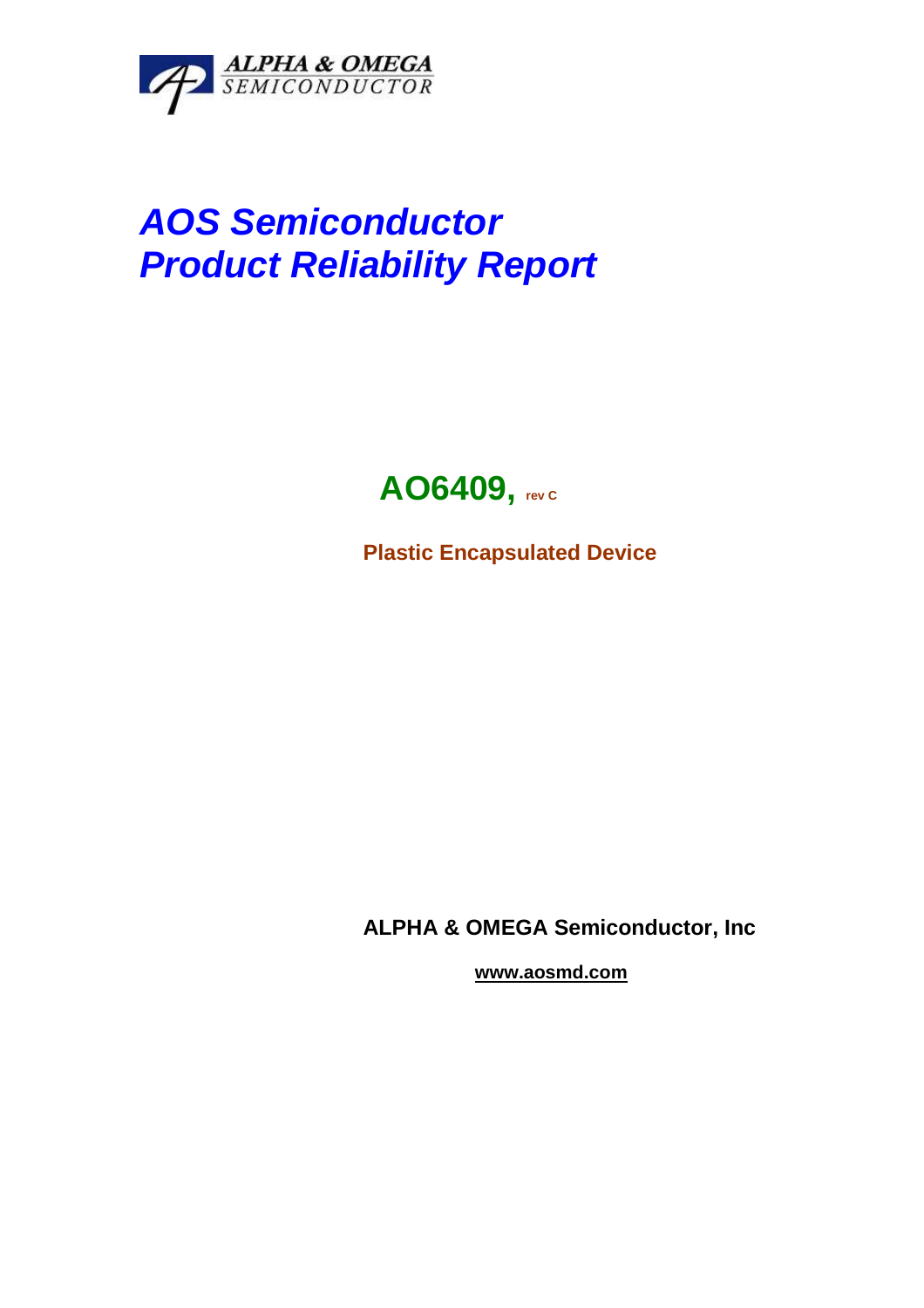

This AOS product reliability report summarizes the qualification result for AO6409. Accelerated environmental tests are performed on a specific sample size, and then followed by electrical test at end point. Review of final electrical test result confirms that AO6409 passes AOS quality and reliability requirements. The released product will be categorized by the process family and be monitored on a quarterly basis for continuously improving the product quality.

# **Table of Contents:**

- I. Product Description
- II. Package and Die information
- III. Environmental Stress Test Summary and Result
- IV. Reliability Evaluation

#### **I. Product Description:**

The AO6409 uses advanced trench technology to provide excellent  $R_{DS(ON)}$ , low gate charge and operation with gate voltages as low as 1.8V. This device is suitable for use as a load switch applications.

-RoHS Compliant -Halogen free

Detailed information refers to datasheet.

#### **II. Die / Package Information:**

|                                                           | AO6409                         |
|-----------------------------------------------------------|--------------------------------|
| <b>Process</b>                                            | Standard sub-micron            |
|                                                           | Low voltage P channel          |
| Package Type                                              | TSOP <sub>6</sub>              |
| <b>Lead Frame</b>                                         | Cu                             |
| Die Attach                                                | Ag epoxy                       |
| <b>Bonding Wire</b>                                       | Cu wire                        |
| <b>Mold Material</b>                                      | Epoxy resin with silica filler |
| MSL (moisture sensitive level) Level 1 based on J-STD-020 |                                |

**Note \*** based on information provided by assembler and mold compound supplier